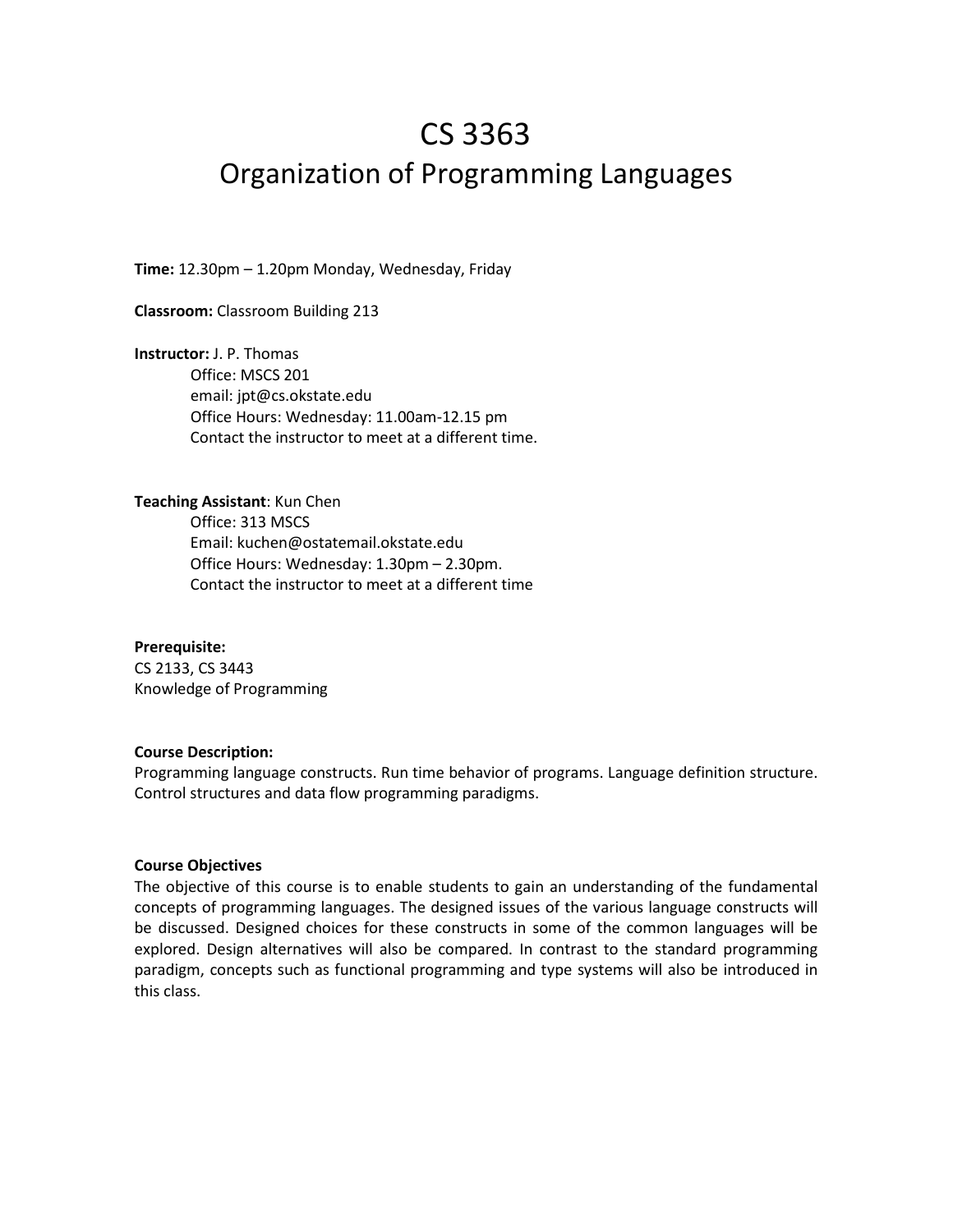# **Course Outline**

The following topics will be covered not necessarily in the order given, time permitting

- 1. The rationale for studying programming languages
- 2. The evolution of major programming languages
- 3. Former methods for describing the syntax and semantics of programming languages BNF and attribute Grammars, operational, axiomatic and denotational semantics
- 4. Lexical and Syntax Analysis
- 5. The characteristics of variables names, bindings, type checking and scopes
- 6. Different types of data types
- 7. Explanation of expressions and assignment statements
- 8. Statements level control structures
- 9. Subprograms and their implementation
- 10. Date abstraction facilities
- 11. Functional programming languages ML
	- (a) Defining functions in ML
	- (b) Defining types and data structures in ML
	- (c) Encapsulation and the ML module system
- 12. Introduction to Logic Programming Prolog
	- (a) Clauses and predicates in Prolog
	- (b) Satisfying goals in Prolog
	- (c) Operations and control structures in Prolog
	- (d) Backtracking
	- (e) List Processing
- 13. Language features that support object oriented programming
- 14. Support for concurrency in programming Languages

## **Grading:**

Homeworks (x 2) = 50 (25 x 2) In class quizzes  $(x 3) = 75 (25x3)$ Quiz Dates – Friday February 14 Friday March 13 Friday April 17 Tests  $(x 1) = 45$  (Finals Week) Programming Assignment (x 3) = 75 (25 x 3)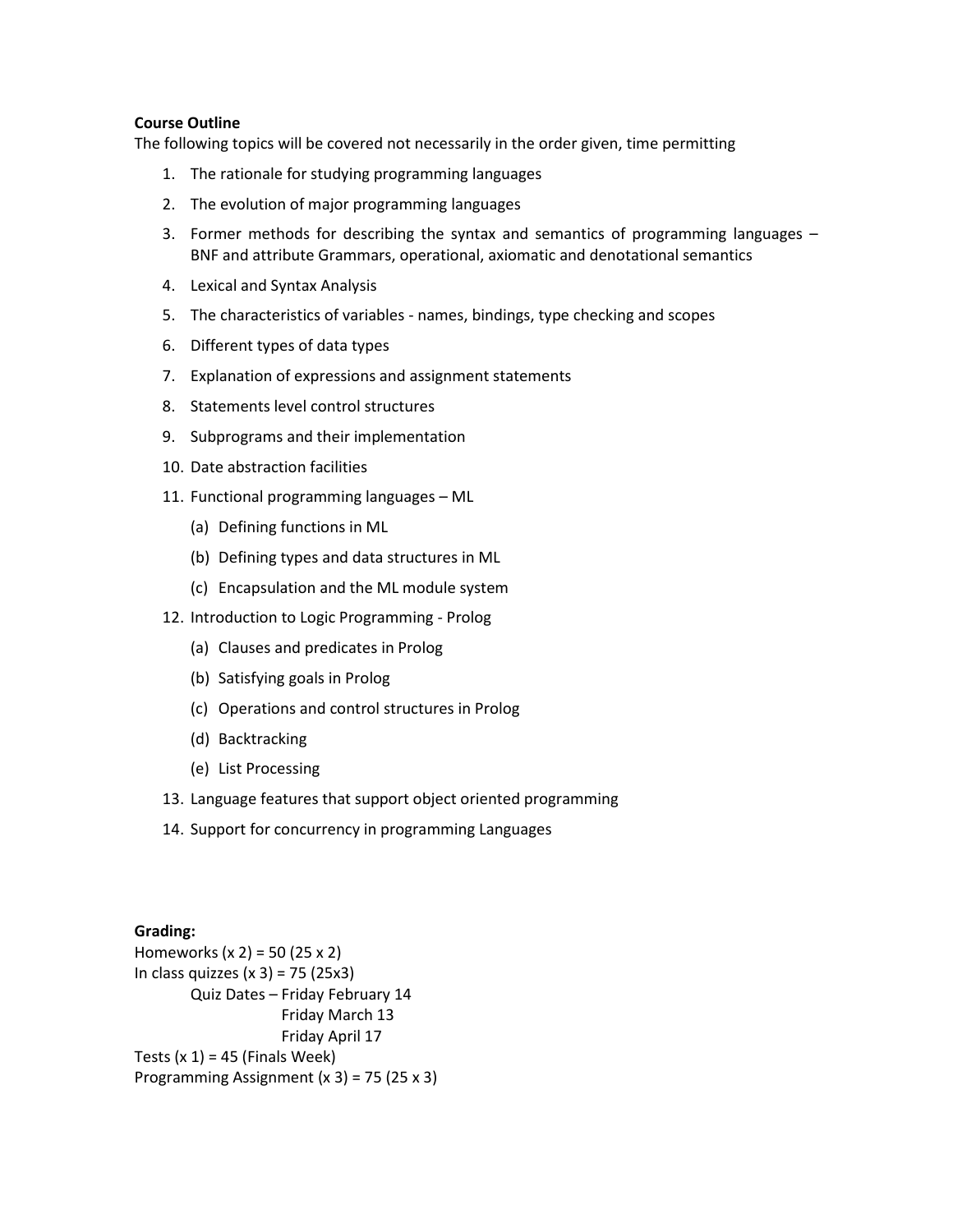## **Textbook:**

Robert W Sebesta, Concepts of Programming Languages 11th ed. Pearson Jeffrey D Ullman, Elements of ML Programming, Prentice Hall

## **Communication medium**:

All notes, assignments and class announcements will be on Canvas

### **Letter Grades:**

Grade A: 90 - 100 % Grade B: 80 – 89 % Grade C: 70 –79 % Grade D: 60 - 69 % Fail (Grade F): 0-59 %

### **Attendance Policy:**

Attendance is strongly encouraged, but not required. Students are responsible for any material covered in class. Some of the material covered in class will not be in the required textbook. Announcements about tests etc. will be made in class and/or Canvas. Students are also expected to regularly check their e-mails and Canvas.

#### **Late submission penalty:**

1 calendar day late: 10% penalty - date based on submission

- 2 calendar days late: 20% penalty date based on submission
- 3 calendar days late: 40% penalty date based on submission
- 4 calendar days late: 60% penalty date based on submission
- 5 or more calendar days late: 100% penalty date based on submission

**Examinations/Tests:** No discussion of any kind (except with the instructor) is allowed. No access to any type of written material is allowed unless it is an open book test. Students who **do not**  comply with the described collaboration policy will receive a grade of F in the course. Furthermore, the case will be reported to the University Officials.

**Drop and Add Policy:** Students will be allowed to drop as long as the University permits them to do so. A grade of W or F will be determined on the basis of the points earned until that time.